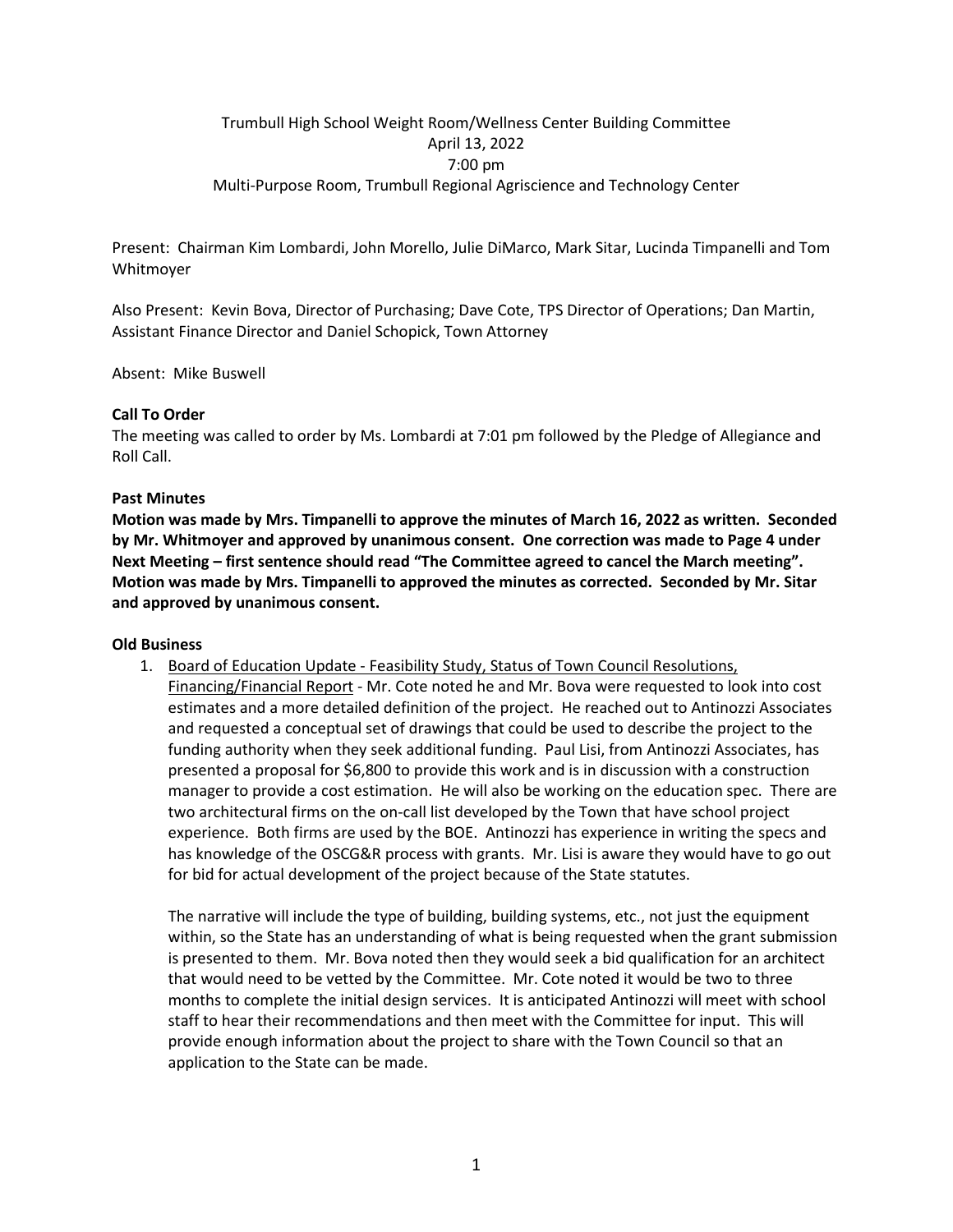Mr. Cote contacted construction managers he has worked with in the past to help estimate the cost of the project. The information received back was broken down into the format the BOE would need to submit to the State for the grant. However, there will need to be more definition of the project before a true cost estimate can be established. At 4,450 sq ft, which was the original program, the estimate came in, with soft costs that included architectural design and some equipment, at \$3.2 million for the grant number. Equipment costs were noted to be low in this estimate. At 6,000 sq ft, the cost was \$4.5 million. Currently, with the authorization of the \$1.1 million, there is insufficient funding to proceed with the project. They do not have the 67% funding level required. A request of \$3.2 million would need to be presented to the Town Council to cover that amount. Mr. Martin noted \$1.1 million is in the Capital Plan. It is not authorized to spend the funds but it is in the Plan and scheduled for next year. The BOE would need to go back and ask for the additional funding. Currently, the Committee is authorized to spend \$135,000 to provide architectural design and preliminary work on the project. The authorization for additional funding would be made by the First Selectman, Board of Finance and the Town Council. The Five-Year Capital Plan is reviewed and approved starting in December of each year. Mr. Cote noted the State would receive the information that the funding is in the Capital Plan and they are authorized for bonding. The State will accept that as the Town's commitment to the project.

Square footage of the plan may change during the discussions with the architect and the staff. Discussion was held regarding the classroom size within the structure and the equipment planned. Mr. Cote noted this expansion will not put the school over the maximum from the State of 174 sq ft per student. If it did, anything over would not be reimbursed.

## **Motion was made by Mr. Morello to approve the Professional Design Services invoice from Antinozzi Associates. Seconded by Mr. Whitmoyer and approved by unanimous consent.**

Status of Town Council Resolutions – Mr. Cote and Mr. Schopick discussed the resolutions and agreed, in light of the cost estimates and not having sufficient funding at this time, it is premature to request the Town Council to hire an architect for the grant. Funding would need to be authorized prior to applying for the grant. It was felt more information needs to be compiled before presentation to the Town Council. Therefore, the resolutions have been removed from the May agenda.

Additional discussion was held regarding the Five-Year Capital Plan. Mr. Martin noted the Committee would need to be ready to discuss project funding in December 2022.

Mr. Cote noted there is a requirement in the regulations for a Phase 1 study of the area which would cost approximately #2,000 - \$3,000. Discussion was held regarding the flooding that occurred within the last few years at the high school in the area designated for this proposed expansion and whether this was addressed with the reconstruction work done on Strobel Road in 2020. This information would come from the town engineers and would need to be addressed in the required information submitted to the State.

Financing/Financial Report – Mr. Martin reiterated the Committee has \$135,000 to work on the design of the project. He noted he monitors the account and will provide the Committee with spreadsheets at each meeting showing the transactions as they are presented for payment.